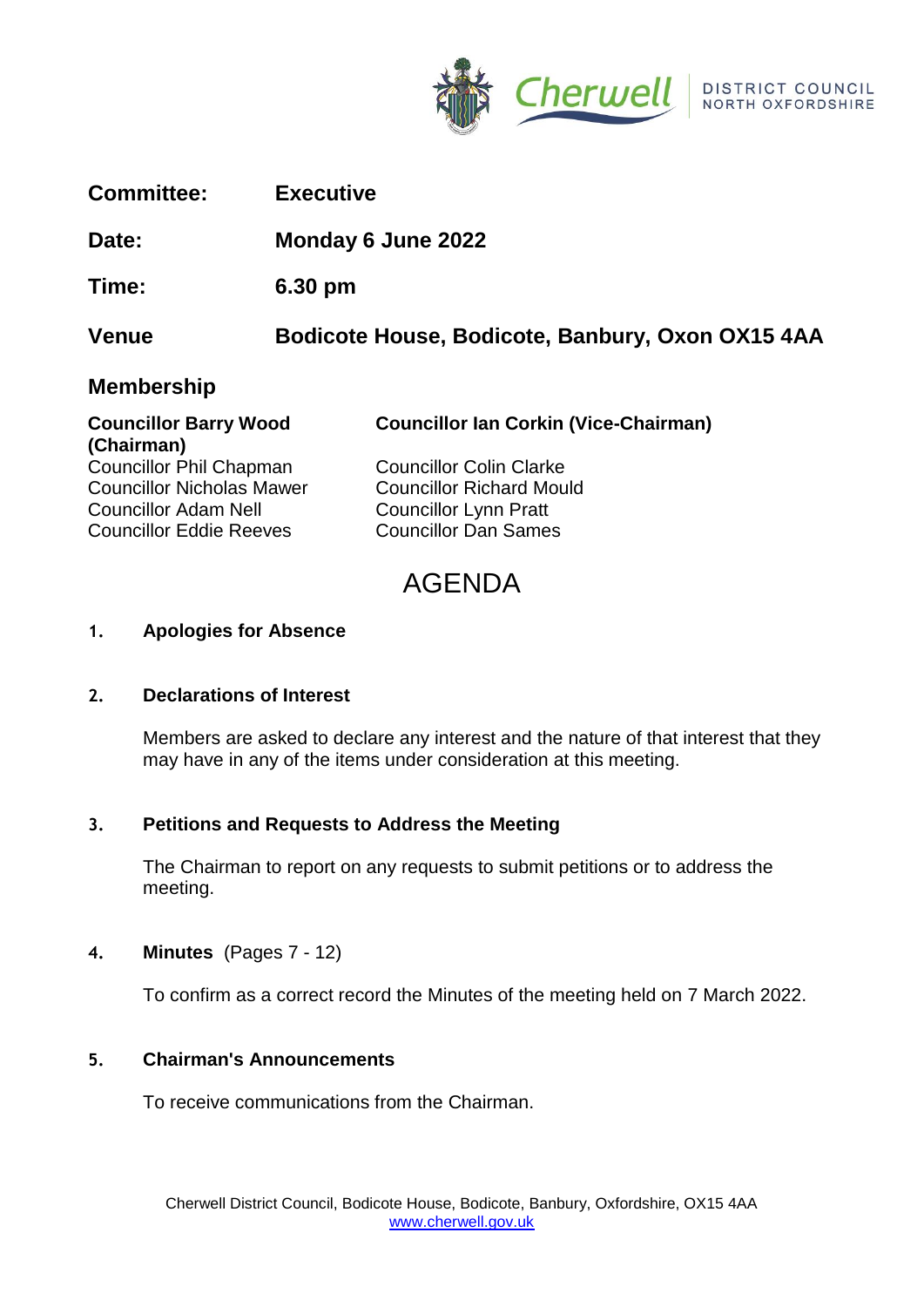## **6. Urgent Business**

The Chairman to advise whether they have agreed to any item of urgent business being admitted to the agenda.

## **7. Executive Performance, Risk and Finance Report 2021-2022**

\*\* Please note this report will follow as it is currently being reviewed and finalised \*\*

Report of Assistant Director of Finance and Interim Assistant Director Customer Focus

## **8. Oxfordshire Food Strategy** (Pages 13 - 36)

Report of Assistant Director Wellbeing and Housing Services

## **Purpose of report**

To inform Members of the new Oxfordshire Food strategy and outline how Cherwell District Council will join with partners in its adoption and delivery.

#### **Recommendations**

The meeting is recommended:

- 1.1 To endorse and commit to the Oxfordshire Food Strategy at Appendix 1.
- **9. Proposal to Introduce a Public Spaces Protection Order for Bicester Town Centre** (Pages 37 - 72)

Report of Assistant Director – Regulatory Services and Community Safety

## **Purpose of Report**

A consultation was recently undertaken on a proposal to introduce a Public Spaces Protection Order (PSPO) for Bicester town centre. This report provides the Executive with the background to the proposal, a summary of the consultation undertaken and the feedback from key stakeholders and details of the potential scope of the Order. The paper provides the Executive with the opportunity to decide whether to introduce a PSPO in Bicester Town Centre.

The proposed PSPO will contribute towards the delivery of the council objective to "work with partners to reduce crime and antisocial behaviour" within the Healthy, Resilient and Engaged Communities priority. A reduction in anti-social behaviour in the town centre will also contribute towards the Enterprising Economy with Strong and Vibrant Local Centres priority. Tackling anti-social behaviour was also identified as one of the priorities for the council in the last residents survey.

## **Recommendations**

The meeting is recommended: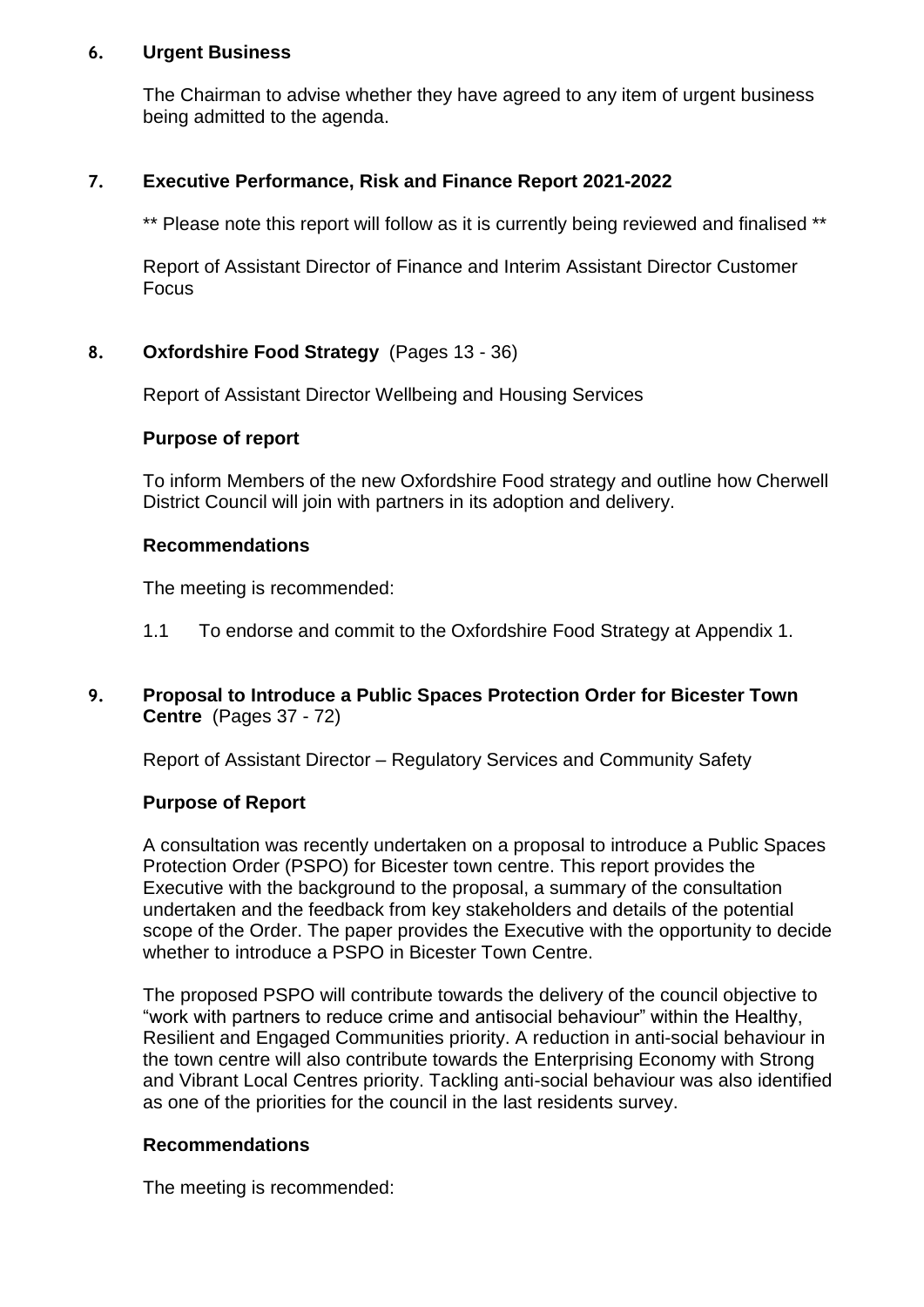1.1 To introduce a Public Spaces Protection Order for Bicester town centre taking into consideration the outcomes of the public consultation and partner organisations' views.

## **10. Fixed Penalty Notice Level for Cycling on the Pavement** (Pages 73 - 78)

Report of Assistant Director – Regulatory Services and Community Safety

## **Purpose of report**

This report asks the Executive to agree the fixed penalty notice fine level for cycling on footpaths.

Action to prevent cycling on pavements will contribute towards the delivery of the council's objective to "work with partners to reduce crime and antisocial behaviour" within the Healthy, Resilient and Engaged Communities priority. It will also contribute towards the Enterprising Economy with Strong and Vibrant Local Centres priority. Tackling anti-social behaviour was also identified as one of the priorities for the council in the last residents survey.

## **Recommendations**

The meeting is recommended**:** 

1.1 To set the fixed penalty notice amount to be applied to the offence of cycling on a footpath at £50 to align with Thames Valley Police.

## **11. Traffic Orders Bus Station & Cherwell Drive** (Pages 79 - 90)

Report of Assistant Director Environmental Services

#### **Purpose of report**

To seek to introduce new Traffic Orders covering the Bus Station & a new car park at Cherwell Drive

#### **Recommendations**

The meeting is recommended:

- 1.1 To note the consultation on changing the traffic orders.
- 1.2 To approve changing the Traffic Orders at the Bus Station & the new Cherwell Drive car park while noting the objection from Stagecoach and response from the Council.

## **12. Appointment of Outside Body Representatives, Member Champion and Shareholder Committee**

\*\* Please note this report will follow and it is currently being reviewed and finalised \*\*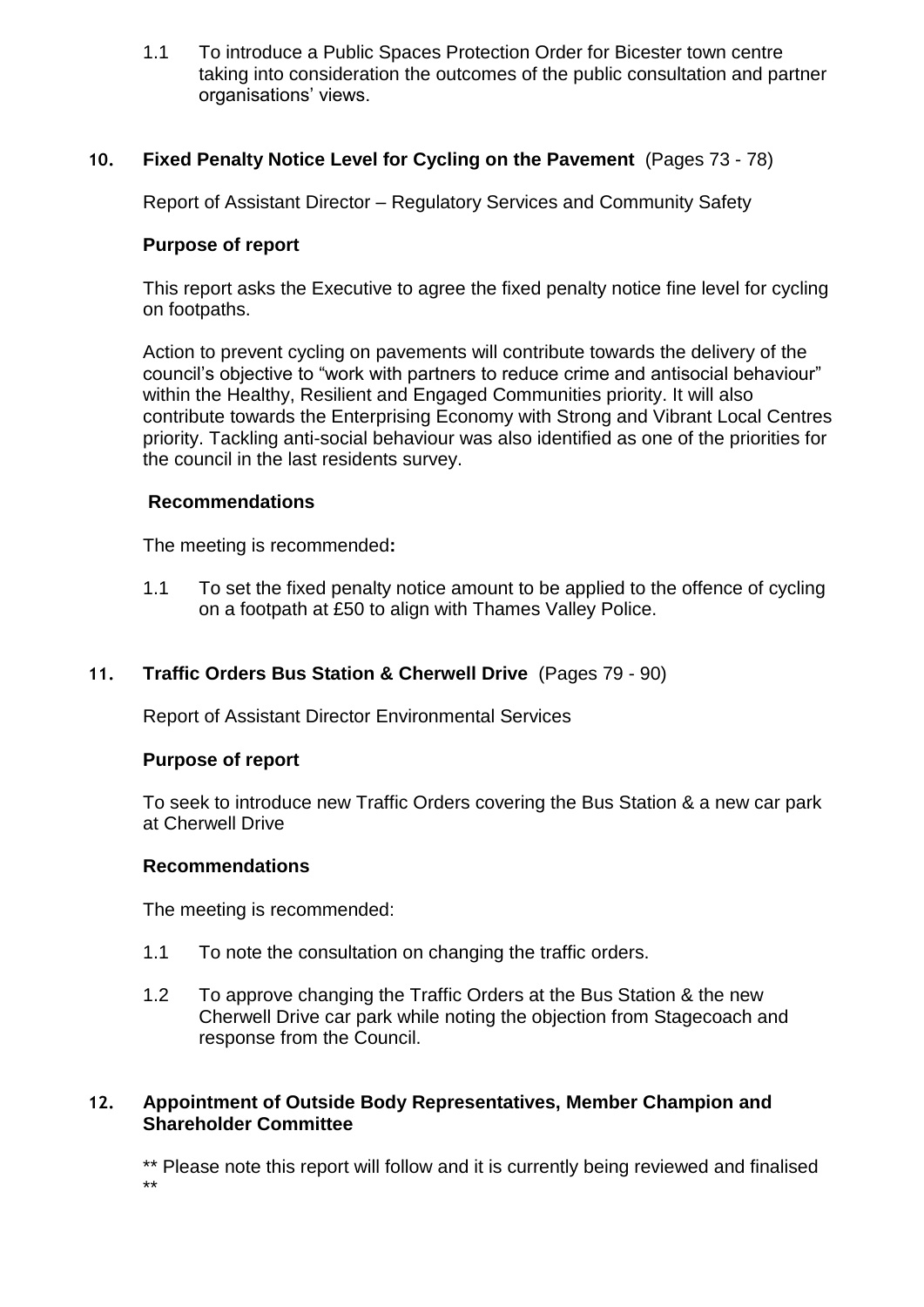Report of Interim Assistant Director Legal, Governance and Democratic Services and Monitoring Officer

## **13. Notification of Urgent Action: Additional Restrictions Grants Policy - Grant payment levels** (Pages 91 - 96)

Report of the Assistant Director of Finance

#### **Purpose of report**

To inform the Executive of the urgent decision that was taken by the Chief Executive to finalise an additional grants policy in response to the Omicron variant in line with Government guidance.

#### **Recommendations**

The Executive is recommended to:

- 1.1 To note the decision that was taken by the Chief Executive on 8 March 2022 (Appendix 1).
- **14. Notification of Decision taken by Chief Executive under Urgency Powers**  (Pages 97 - 100)

Report of Assistant Director – Growth and Economy

#### **Purpose of report**

To inform the Executive of the decision taken under urgency powers by the Chief Executive for the approval of delegated authority to the Assistant Director – Growth and Economy, in consultation with the Council's s151 officer, to enter into new sales of leases; staircase of shared ownership leases; or resale of leases for residential properties in the Council's housing assets portfolio.

#### **Recommendations**

The meeting is recommended:

1.1 To note the urgent decision taken by the Chief Executive for the approval of delegated authority to the Assistant Director – Growth and Economy, in consultation with the Council's s151 officer, to enter into new sales of leases; staircase of shared ownership leases; or resale of leases for residential properties in the Council's housing assets portfolio.

## **15. Exclusion of the Press and Public**

The following item contains exempt information as defined in the following paragraphs of Part 1, Schedule 12A of Local Government Act 1972.

3 – Information relating to the financial or business affairs of any particular person (including the authority holding that information).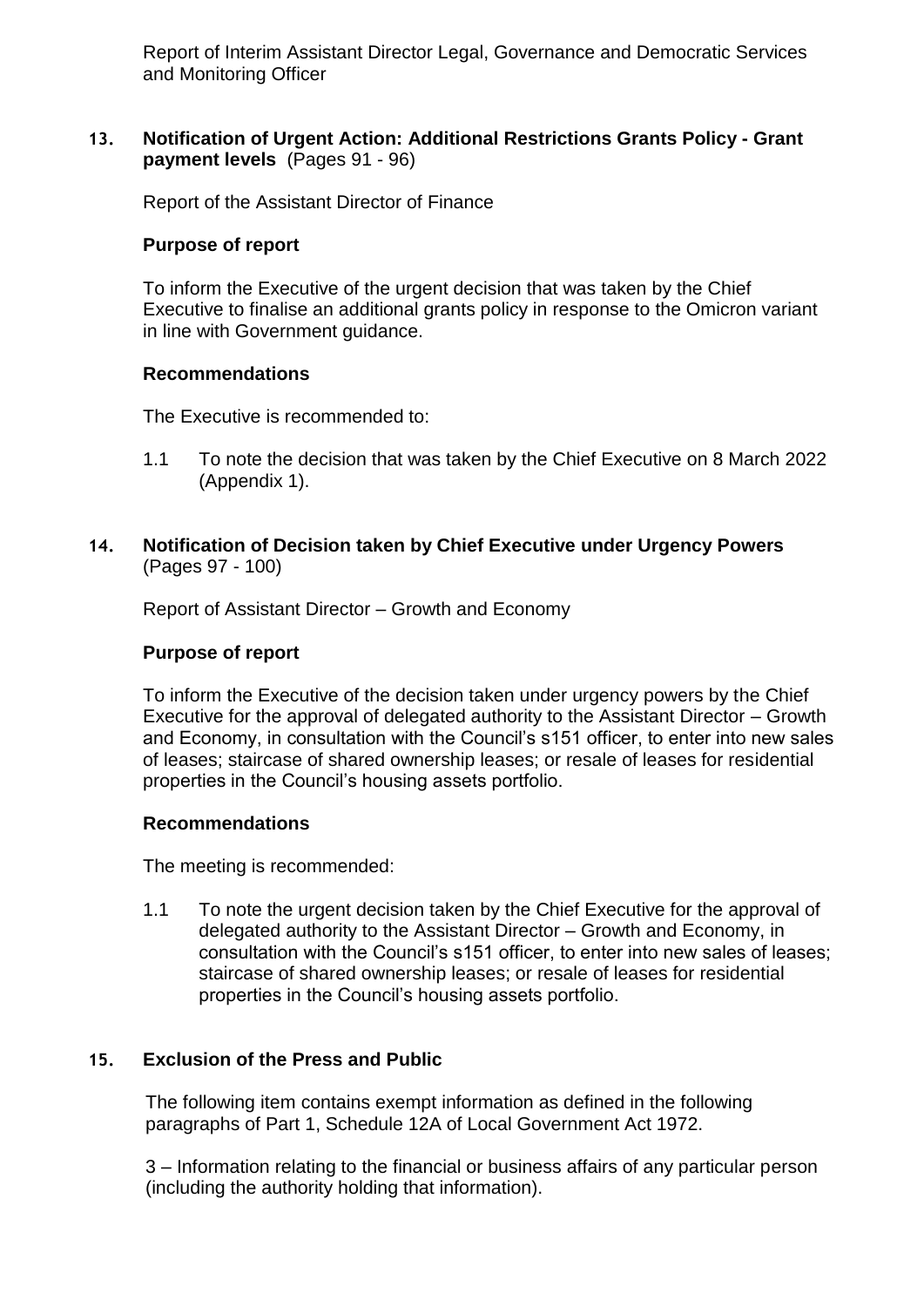Members are reminded that whilst the following item has been marked as exempt, it is for the meeting to decide whether or not to consider it in private or in public. In making the decision, members should balance the interests of individuals or the Council itself in having access to the information. In considering their discretion members should also be mindful of the advice of Council Officers.

No representations have been received from the public requesting that this item be considered in public.

Should Members decide not to make a decision in public, they are recommended to pass the following recommendation:

"That under Section 100A of the Local Government Act 1972, the public and press be excluded from the meeting for the following item of business on the ground that, if the public and press were present, it would be likely that exempt information falling under the provisions of Schedule 12A, Part 1, Paragraph 3 would be disclosed to them, and that in all the circumstances of the case, the public interest in maintaining the exemption outweighs the public interest in disclosing the information."

**16. Notification of Decision taken by Chief Executive under Urgency Powers - Exempt Appendix** (Pages 101 - 104)

# **Information about this Agenda**

#### **Apologies for Absence**

Apologies for absence should be notified to [democracy@cherwell-dc.gov.uk](mailto:democracy@cherwellandsouthnorthants.gov.uk) or 01295 221589 prior to the start of the meeting.

#### **Declarations of Interest**

Members are asked to declare interests at item 2 on the agenda or if arriving after the start of the meeting, at the start of the relevant agenda item.

## **Local Government and Finance Act 1992 – Budget Setting, Contracts & Supplementary Estimates**

Members are reminded that any member who is two months in arrears with Council Tax must declare the fact and may speak but not vote on any decision which involves budget setting, extending or agreeing contracts or incurring expenditure not provided for in the agreed budget for a given year and could affect calculations on the level of Council Tax.

## **Local Authorities (Executive Arrangements) (Meetings and Access to Information) (England) Regulations 2012**

This agenda constitutes the 5 day notice required by Regulation 5 of the Local Authorities (Executive Arrangements) (Meetings and Access to Information) (England) Regulations 2012 in terms of the intention to consider an item of business in private.

## **Evacuation Procedure**

When the continuous alarm sounds you must evacuate the building by the nearest available fire exit. Members and visitors should proceed to the car park as directed by Democratic Services staff and await further instructions.